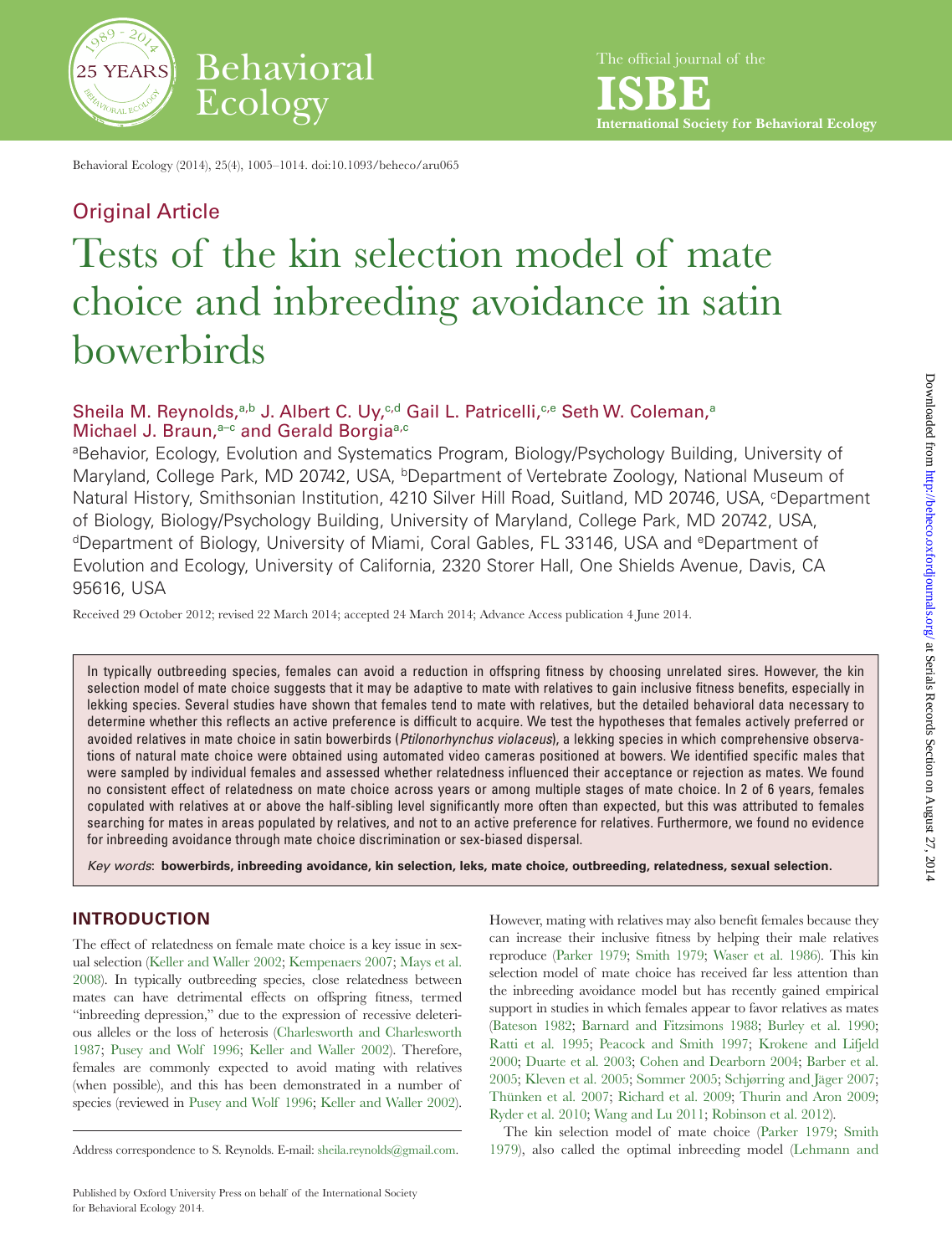[Perrin 2003](#page-8-24)), argues that, by actively preferring relatives as mates, females increase their inclusive fitness and this benefit can supersede reasonably high costs of inbreeding depression ([Parker 1979](#page-8-5); [Smith 1979;](#page-8-6) [Waser et al. 1986;](#page-9-0) [Lehmann and Perrin 2003;](#page-8-24) [Kokko](#page-8-25)  [and Ots 2006;](#page-8-25) [Puurtinen 2011](#page-8-26); [Szulkin et al. 2013](#page-8-27)). Another model, the optimal outbreeding model ([Bateson 1983](#page-8-28)), argues that breeding with individuals that are too distantly related can be detrimental to fitness due to the breakup of coadapted gene complexes, however, this model applies more to cross breeding between populations and is not expected to influence mate choice on the individual level ([Tregenza and Wedell 2000](#page-8-29)). Critical to the kin selection model is the assumption that when a male mates with a relative, he does not lose other mating opportunities with additional females [\(Parker 1979](#page-8-5); [Smith 1979\)](#page-8-6), that is, that the related female provides an "extra" mating for the male. Thus, males gain "extra" offspring, even if those offspring suffer from inbreeding depression. The benefits to females of choosing related mates, however, depend on the tradeoff between inclusive fitness benefits and inbreeding costs to her offspring's fitness.

This model assumption has led some authors to argue that non–resource-based (NRB) mating systems (i.e., leks) provide the best opportunity for the kin selection model to lead to the evolution of female preferences for relatives ([Dawkins 1979;](#page-8-30) [Parker](#page-8-5)  [1979;](#page-8-5) [Smith 1979;](#page-8-6) [Bateson 1983](#page-8-28); [Waser et al. 1986;](#page-9-0) [Lehmann](#page-8-24)  [and Perrin 2003;](#page-8-24) [Kempenaers 2007](#page-8-1)). Males in NRB systems provide nothing to females but sperm and there is no paternal care. Thus, males who mate with relatives are unlikely to be depleted of resources important for attracting additional mates. Furthermore, it has been argued that the inclusive fitness benefits of inbreeding may be enhanced in NRB species because high skews in male mating success result in many males who would otherwise not mate, and related females can rescue the inclusive fitness they would accrue through these males by mating with them ([Dawkins 1979](#page-8-30); [Kempenaers 2007\)](#page-8-1). However, the vast majority of studies of relatedness in mate choice have focused on species with resource-based mating systems (see [Kempenaers 2007;](#page-8-1) [Mays et al. 2008;](#page-8-2) [Jaimeson](#page-8-31)  [et al. 2009](#page-8-31)), therefore not allowing this prediction to be tested effectively.

The kin selection model predicts that females have an active preference for relatives in mate choice. However, females may mate with relatives as a side effect of other processes. Detailed information is needed to differentiate between an active preference and other causes that would lead females to mate with relatives. For example, limited natal dispersal may give rise to spatial relatedness structure in which individuals tend to live near relatives. This may increase the encounter rates of relatives in mate choice ([Jaimeson](#page-8-31)  [et al. 2009](#page-8-31)), so that even if females choose randomly with respect to relatedness, they will mate with relatives at a high rate because available males are biased toward relatives [\(Bohank 1999](#page-8-32); [Duarte](#page-8-13)  [et al. 2003;](#page-8-13) [Francisco et al. 2007](#page-8-33)). Thus, it is important to identify the specific males available to females to discern whether females are searching for mates in areas dominated by relatives (a spatial effect of relatedness on mate choice) or if females are actively rejecting nonrelatives in favor of relatives. Knowledge of the consistency of female mate choice with respect to relatedness, both within and between mating seasons, may also be used to differentiate between active preferences and other processes: active preferences should be consistent within and between seasons. Of all the studies that have reported preferences for relatives in natural mate choice, none have assessed this pattern separately in multiple mating seasons or at multiple stages of mate searching. Additionally, no study to date has been able to identify the specific males that were actually sampled and rejected by individual females in order to compare their relatedness to the relatedness of the female and her chosen mate ([Szulkin et al. 2013](#page-8-27)).

Satin bowerbirds (*Ptilonorhynchus violaceus*) provide a unique opportunity for the detailed study of relatedness in mate choice in an NRB mating system. Satin bowerbird courtship and copulation occur at bowers on the ground that can be monitored with automated video cameras. This allows for an unparalleled and comprehensive record of mate searching and mate choice ([Borgia](#page-8-34) [1995\)](#page-8-34), including identification of specific males that are sampled and rejected by females ([Uy et al. 2001\)](#page-9-2). Satin bowerbird mating system and life history suggest that there are many opportunities to encounter relatives in mate choice, provided females do not disperse from their natal populations. Females are reproductive in their first or second year, whereas males retain their bowers at the same locations for multiple years, enhancing the possibility of females encountering their fathers during mate searching. Male mating success is consistent across years, so top males are likely to remain the most attractive males when their daughters reach maturity. Additionally, high skews in male mating success [\(Borgia 1985](#page-8-35)) and small clutches (Donaghey R, unpublished data) suggest that paternal half-siblings with no social recognition of each other comprise a large proportion of the population and may breed together.

Satin bowerbird females have a multistep mate searching process ([Uy et al. 2001;](#page-9-2) [Coleman et al. 2004](#page-8-36)), which allows us to assess the influence of relatedness at different stages of mate searching. Females search among adjacent bowers in limited areas of the available habitat [\(Uy et al. 2001](#page-9-2)). They receive courtship from a subset of the males in their search areas and then typically copulate with one of these males. By testing the effect of relatedness at each of these sequential stages—choosing a search area, choosing males for courtship, and choosing males for copulation—and in multiple years, we can assess the consistency and possible causes of any relatedness effect. For example, if females tend to choose search areas populated by relatives, but do not favor relatives at later stages of mate searching, this would suggest that there is a spatial relatedness effect on mate choice but not an active preference for relatives. Conversely, an active preference for relatives would be supported if females favored relatives consistently throughout mate searching, or at the later stages of mate searching, when females have been able to assess males up close and make their final choices.

We assessed the role of relatedness in mate choice in a natural population of satin bowerbirds using 6 years of detailed information on female mate searching and mate choice. We tested several predictions of both the kin selection and inbreeding avoidance models. Here, we address the following questions: 1) Do females mate with relatives more or less often than expected by chance? 2) If so, how consistent is this pattern among 6 mating seasons in which females have opportunities to repeat their choices? Both the kin selection and inbreeding avoidance models predict that females have an active preference (for or against relatives), so their effects should be consistent across years and 3) If there is a relatedness bias, how does this bias develop across the 3 stages of mate searching? If a tendency to mate with relatives derives from a passive spatial relatedness structure, then females will search for mates in areas populated by relatives but should not show an active preference for relatives over other possible mates at later stages of mate searching.

Additionally, we test 3 other predictions of the inbreeding avoidance model. First, in several socially monogamous species, females who mate with relatives are more likely to seek additional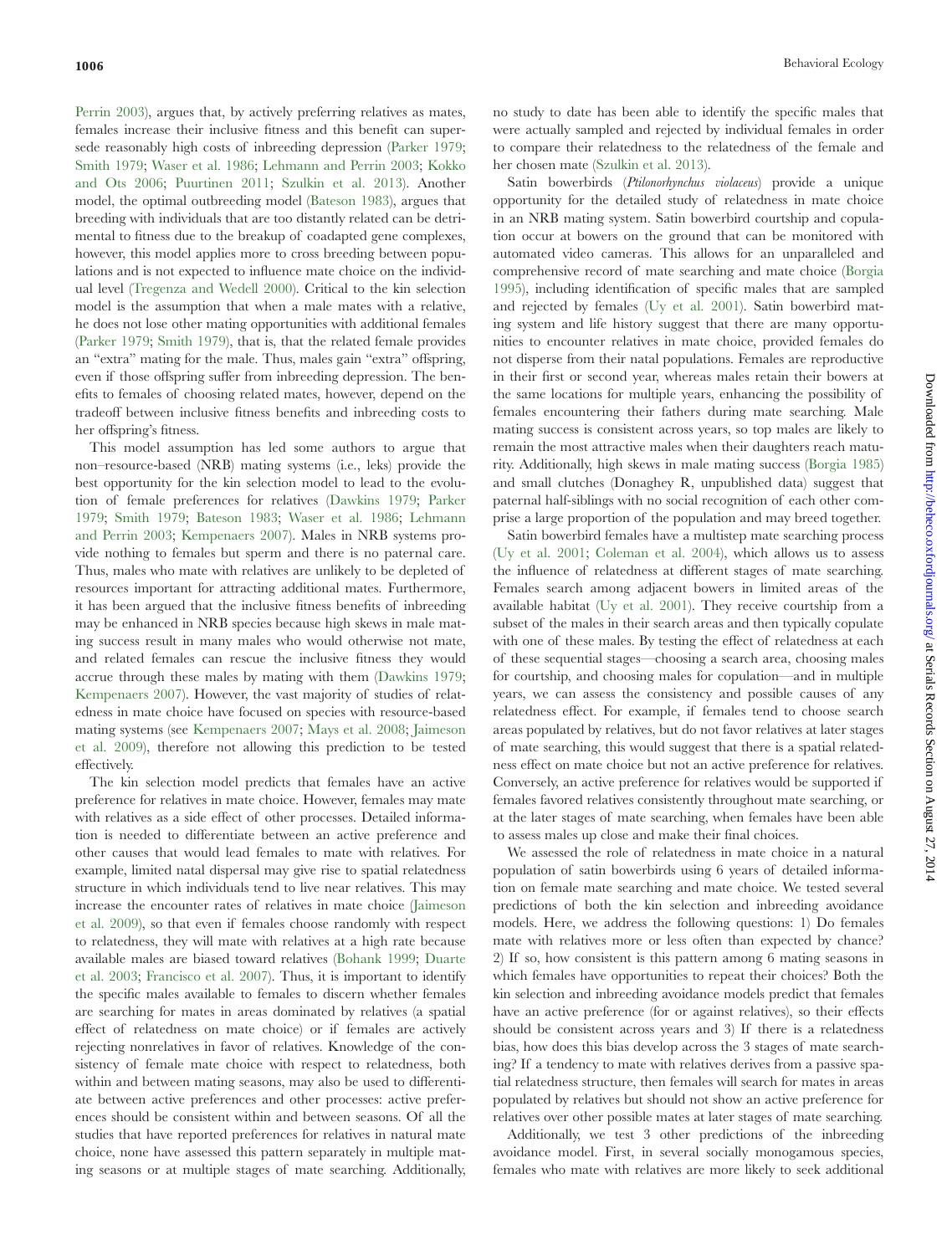mates in the form of extrapair copulations than females mated to nonrelatives ([Blomqvist et al. 2002](#page-8-37); [Eimes et al. 2005](#page-8-38); [Tarvin](#page-8-39) [et al. 2005](#page-8-39); [Freeman-Gallant et al. 2006](#page-8-40)), possibly as a result of reduced fertilization success from mating with relatives ([Tregenza](#page-9-3) [and Wedell 2002](#page-9-3)). Similarly, inbreeding avoidance may explain why 18% of female satin bowerbirds copulate with more than 1 male ([Cendes 2009\)](#page-8-41). Thus, we test whether females who mated with multiple males were more related to their first mate than singly mating females. Second, females who mate with relatives may be less likely to return to those mates the following year if they experience inbreeding depression through reduced hatching success or fledging success (e.g., [Bensch et al. 1994;](#page-8-42) [Kempenaers et al. 1998](#page-8-43); [Van](#page-9-4) [de Casteele et al. 2003\)](#page-9-4). So, we test whether females who returned to their mates across years were less related to them than females who switched mates. Third, inbreeding avoidance may explain why some females reject highly attractive males. The top 3 males (out of 34) at our study site typically mate with 50% of females, but some females who receive courtship from these males reject them. We assessed whether these females who reject top males are related to them more often than females who mate with them. Similarly, we test whether females whose search areas include top males but do not receive courtship from them were related to those males more often than females who do receive courtship.

The role of relatedness in mate choice depends on dispersal patterns because if dispersal effectively separates male and female relatives, they would not encounter each other during mate searching ([Jaimeson et al. 2009\)](#page-8-31). Little is known about satin bowerbird dispersal. A study by [Nicholls and Austin \(2005\)](#page-8-44) found that populations along the New South Wales coast of Australia showed a genetic isolation-by-distance pattern with no barriers to gene flow between populations, suggesting that at least some dispersal occurs. Femalebiased dispersal is common among passerine bird species [\(Clarke](#page-8-45) [et al. 1997\)](#page-8-45), but here we conduct the first test for sex-biased dispersal in satin bowerbirds.

## **Methods** Field methods

We continuously monitored male displays and female mate searching throughout the mating seasons (late October -December) from 1997 to 2002 at Tooloom National Park, New South Wales, Australia (28°28′S, 152°26′E). Unbanded birds were captured and banded prior to each mating season and blood samples were taken as previously described [\(Reynolds et al. 2007\)](#page-8-46). Behaviors at each bower were continuously monitored using automated video cameras activated by infrared motion sensors. Birds were identified on video by their leg band combinations [\(Borgia 1995;](#page-8-34) [Uy et al. 2001\)](#page-9-2). [Reynolds et al. \(2007\)](#page-8-46) showed that this video record accurately indicates patterns of male mating success and paternity.

#### Relatedness estimation and classification

Pairwise relatedness estimates, *r* ([Queller and Goodnight 1989\)](#page-8-47), were calculated from 16 polymorphic microsatellite markers as described in [Reynolds et al. \(2009\).](#page-8-48) Allele frequencies were estimated from a total of 248 adult birds caught in the study site ([Reynolds et al. 2009\)](#page-8-48). Following [Reynolds et al. \(2009\),](#page-8-48) we classed pairs with  $r \geq 0.13$  as related, corresponding to the *r* value expected for genealogical relationship at or above the half-sibling level (due to the variation of relatedness estimates, approximately 50% of halfsibling pairs have *r* estimates less than the theoretical expectation of

0.25; see [Reynolds et al. 2009](#page-8-48) for further details on the derivation of the 0.13 cutoff). Additionally, we identified possible parent–offspring (PO) pairs by the patterns of allele sharing between individuals. PO pairs share an allele at every locus by definition, so we classified pairs as PO if they shared alleles at 15 or 16 microsatellite loci, allowing 1 mismatch among loci to account for mutation or genotyping error. Full siblings may also share alleles at every locus, but they are not constrained to this pattern. Thus, our classification of PO pairs may include father–daughter pairs, mother–son pairs, and some full-sibling pairs. We further identified pairs that were possible father–daughter pairs using information on when birds were first banded. PO pairs in which the female was banded in a year after the male's first season as a bower owner were classed as possible father–daughter pairs because the male may have reproduced prior to the female's first year. Females who were banded prior to a male's first season as a bower owner were assumed not to be the daughter of that male because non–bower-holding males typically do not sire offspring [\(Reynolds et al. 2009\)](#page-8-48).

#### Data analyses

We evaluated the sex bias in dispersal using the mean assignment index test ([Paetkau et al. 1995](#page-8-49); [Favre et al. 1997\)](#page-8-50). The corrected assignment index, AIc, of an individual is calculated as the product across loci of the squared allele frequencies at homozygous loci or twice the product of allele frequencies at heterozygous loci minus the mean of these products for all individuals in the population [\(Goudet et al. 2002\)](#page-8-51). AIc represents the likelihood that an individual's genotype originated in the focal population, with lower AIc being associated with immigrants to the focal population. Sex bias in dispersal is detected by a statistical difference between the mean AIc of males and females, either using a *t*-test or a randomization test in which the sexes of individuals are permuted across AIc scores 1000 times. This analysis included all reproductive individuals in the population, that is, all bower-holding males and copulating females observed between 1997 and 2002, for which we had complete genotypes at all loci.

We used 2 approaches to assess the effect of relatedness on overall mate choice and on different stages of mate searching. For each of our main hypotheses, we used mixed model logistic regressions and randomization tests. The logistic regressions (as described below) were useful for deriving overall results across years and for illustrating how each individual year contributed to those overall results. The randomization tests (as described below) were useful because their designs were tailored to specific aspects of our data and were more carefully controlled for relevant variation among individual males and females. However, the randomization tests were not adaptable to a multiyear overall analysis, so we report results of both analyses for each hypothesis.

We assessed the effect of relatedness on female mate choice each year in 2 ways. First, we conducted mixed model logistic regressions to determine the effect of relatedness on whether each possible male–female pair in a given year mated (a binomial response variable). We included relatedness (a binomial variable) as a fixed effect and male and female identities as random effects to control for the replication of individual males and females among pairs. We also conducted a multiyear logistic regression analysis with relatedness and year as fixed effects and male, female, and pair identities as random effects. Pair identity was included to control for the replication of pairs among years (in this and all other multiyear logistic regression analyses). Second, for each year, we conducted Monte Carlo randomization tests [\(Manly 1997](#page-8-52)) in which the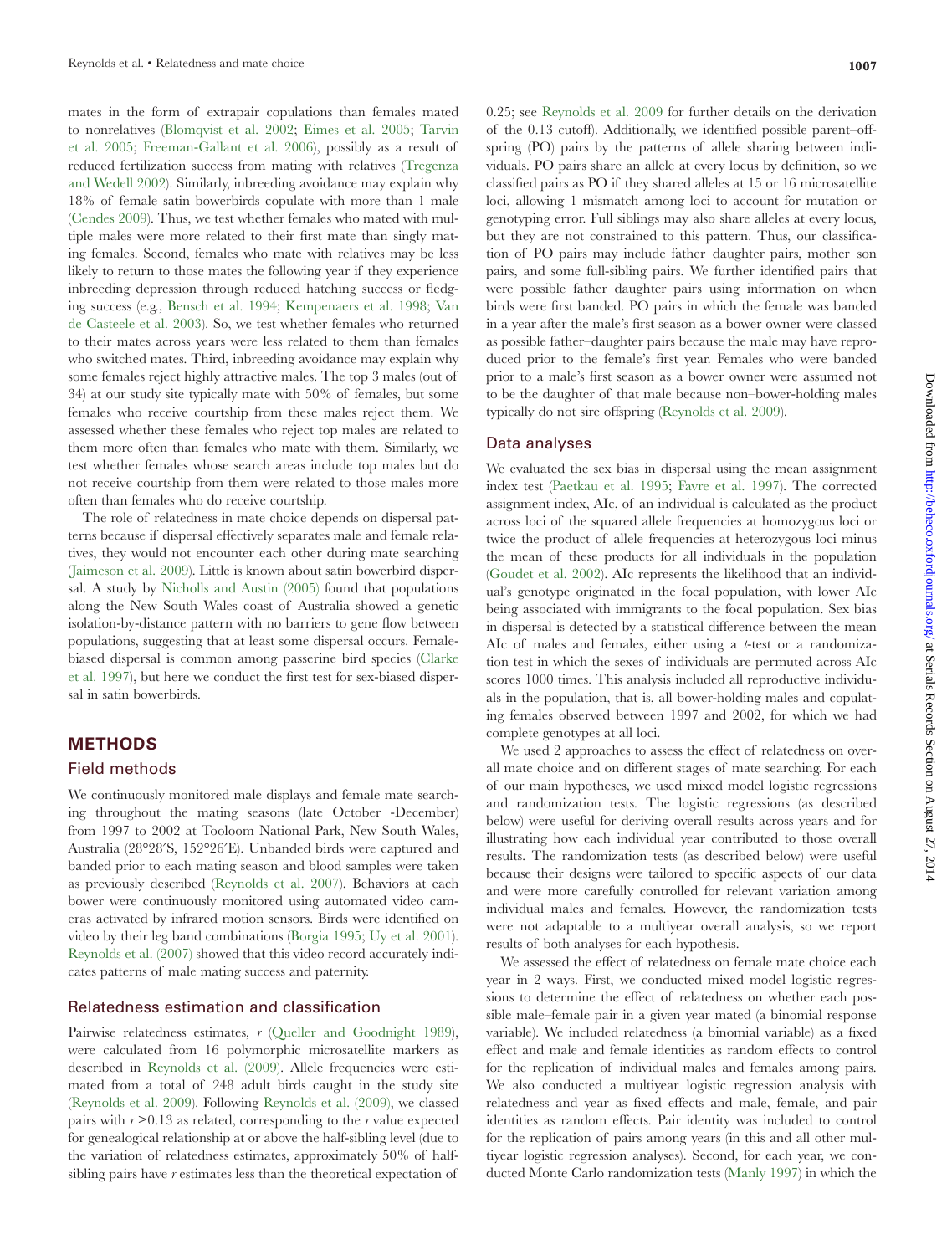number of related copulating pairs observed was compared to a null distribution of 10 000 permutations in which males were randomly assigned to females. For these randomization tests, females who mated with more than 1 male in a year were assigned their last mate as their observed mate to control for pseudoreplication of females.

We conducted similar analyses to determine at what stages of mate searching relatedness played a role. Mate searching was divided into 3 stages: search area, courtship, and copulation. Each female's search area was defined as the minimum convex polygon that included all the bowers at which she appeared during the mating season. To test whether relatedness affected females' choices of search areas, we first conducted mixed model logistic regressions for each year in which, for each male–female pair, we modeled the likelihood of the male's bower being in the female's search area as a function of relatedness (a fixed effect) and male and female identities (random effects). Second, using Monte Carlo randomization tests ([Manly 1997](#page-8-52)), we compared the relatedness of females to the males in their own search areas with their relatedness to males in other females' search areas. In this randomization analysis, we maintained search areas as defined units in order to control for the constraint that a search area must consist of spatially adjacent bowers and to preserve the observed level of variation in search area size. Our null hypothesis was that any female could have chosen any of the observed search areas regardless of her relatedness to the males in it. The samples for this test included all females who were observed at bowers in each year. We summed across females the number of relatives in their search areas as our test statistic and then compared this to a null distribution in which we randomized 10 000 times which female was associated with each search area.

In the second stage of mate searching, females choose to receive courtship from some but not all males in their search areas. To test whether relatedness affected females' choices of males for courtship, we again conducted 2 analyses. First, our mixed model logistic regression analyses included only pairs for which the male's bower was in the female's search area. We then modeled the likelihood that the female received courtship from the male as a function of relatedness (fixed effect) and male and female identities (random effects). For the randomization tests, we maintained each female's observed search area and the number of males from whom she received courtship, but we randomized 10 000 times which males were chosen for courtship. Our null hypothesis was that females could have chosen any male in their search area for courtship, regardless of relatedness. The samples for this test included all females whose search areas included at least 1 relative and at least 1 nonrelative and who did not receive courtship from every male in their search area. We counted across all females the number of relatives that were chosen for courtship as our test statistic.

In the third stage of mate searching, females typically choose 1 male for copulation from among the males that courted them. To assess the role of relatedness in this choice, we first conducted mixed model logistic regressions in which we included only pairs that courted, and we modeled the likelihood of a male being chosen as a mate as a function of relatedness (fixed effect) and male and female identities (random effects). The samples for the randomization tests included all females who mated after receiving courtship from at least 1 relative and at least 1 nonrelative, and who did not mate with every male that courted them. Similar to the previous randomization analysis, we randomized which of the courting males females chose for copulation and we counted the number of relatives that were chosen for copulation across all females as our test statistic.

In addition to mate choice and mate searching, we tested the role of relatedness in several other aspects of female mating behavior. To assess the effect of relatedness on multiple mating by females, we identified all females who were observed to copulate with more than 1 male in a given year. We then tested whether multiply mating females were related to their first mates more or less often than singly mating females using chi-square tests for each year. Additionally, we tested if relatedness affects whether females return to their mates the following year using logistic regression. Male quality is known to influence female return rates [\(Uy et al.](#page-9-5) [2000\)](#page-9-5), so we controlled for this effect by including male rank as an independent variable in the model. We included all female– mate pairs and the response variable for each female–mate pair was whether the female mated with that male again the following year. Females who did not mate the following year or whose mate was not present the following year were excluded. For rejection of top males, we tested whether females who copulated with any of the top 3 (highest numbers of copulations) males were related to them more or less often than females who received courtship from but did not copulate with them using chi-square tests. Similarly, we tested whether females who received courtship from top males were related to them more or less often than females whose search areas included these males but did not receive courtship from them using chi-square tests.

All statistical analyses were performed in Statistica 6.0 (Statsoft Inc., Tulsa, OK), except for the logistic regressions, which were conducted using R (R Core Team, Vienna, Austria) and the mean assignment index test and randomization tests, which were written as Excel macros (Microsoft, Redmond, WA).

### **Results** Sex-biased dispersal

We genotyped 119 females and 48 males (5712 total male–female pairs) that were observed at bowers from 1997 to 2002 ([Table 1](#page-4-0)). We tested for sex-biased dispersal using an assignment index test in which a larger AIc value indicates that an individual is more likely to have been conceived in the focal population. Our results showed that female mean AIc ( $n = 112$ , mean =  $-0.108 \pm 1.99$  SD) and male mean AIc ( $n = 48$ , mean =  $0.026 \pm 1.96$  SD) were not significantly different  $(t = 0.394, P = 0.694)$ , suggesting that dispersal is not sex biased in satin bowerbirds. A permutation test also showed no significant difference in AIc between males and females  $(P = 0.693)$ . Therefore, related males and females are not expected to be geographically separated through sex-biased dispersal and may encounter each other during mate searching. Although dispersal may still separate male and female relatives even when it is not sex biased, each female had on average  $4.4 \pm 2.7$  SD (range:  $0-12$ ) related males present in the study population each year.

#### Relatedness and mate choice

On average, 15.7% of all possible male–female pairs and 22.2% of copulating pairs were related at or above the half-sibling level  $(r \geq 0.13)$  each year (Table 1). Among all male–female pairs in which both birds were observed in the same year, 15 (0.26%) were PO pairs (mean  $r = 0.48 \pm 0.09$  SD), and 6 of these were possible father–daughter pairs (see Methods). Across all years, we observed only one PO pair (out of 15) for which the male was in the female's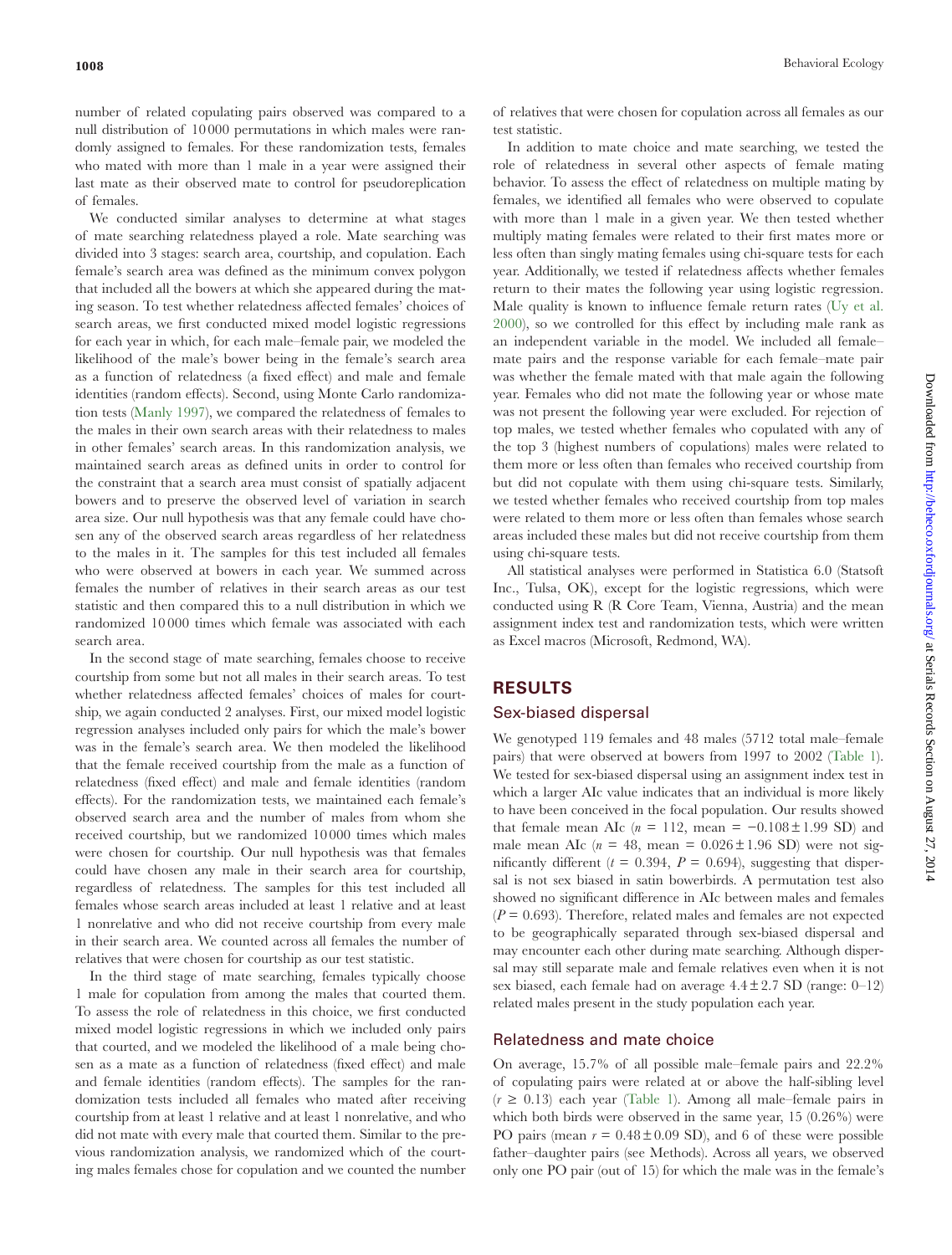#### <span id="page-4-0"></span>**Table 1**

#### **Sample sizes and numbers of related pairs in each year**

|      | No. genotyped birds<br>(no. copulating birds) |         |                  |                      | No. (proportion) related |                  |                       |
|------|-----------------------------------------------|---------|------------------|----------------------|--------------------------|------------------|-----------------------|
| Year | Females                                       | Males   | No. unique pairs | No. copulating pairs | All pairs                | Copulating pairs | No. possible PO pairs |
| 1997 | 86(63)                                        | 32(23)  | 2752             | 88                   | 387(0.14)                | 11(0.13)         |                       |
| 1998 | 84 (75)                                       | 30(25)  | 2520             | 92                   | 367(0.15)                | 22(0.24)         |                       |
| 1999 | 72(51)                                        | 29(16)  | 2088             | 64                   | 346(0.17)                | 12(0.19)         | 8                     |
| 2000 | 67(31)                                        | 25(14)  | 1675             | 35                   | 289(0.17)                | 8(0.23)          |                       |
| 2001 | 67(46)                                        | 29(14)  | 1943             | 48                   | 303(0.16)                | 14(0.29)         | 6                     |
| 2002 | 51(23)                                        | 22(12)  | 1122             | 27                   | 180(0.16)                | 7(0.26)          |                       |
| All  | 119 (108)                                     | 48 (34) | 5712             | 245                  | 834 (0.15)               | 46(0.19)         | 15                    |

For multiply mating females, this table includes all mates.

search area. She received courtship from him but did not mate with him.

In 2 of 6 years, 1998 and 2001, relatedness was significantly positively associated with mate choice (logistic regressions: 1998,  $n = 2520$  pairs,  $P = 0.020$ ; 2001,  $n = 1943$  pairs,  $P = 0.020$ ; [Table 2](#page-5-0) and [Figure 1\)](#page-6-0). In other words, females mated with relatives more often than expected by chance (randomization tests: 1998, *n* = 74 females, *P* = 0.066; 2001, *n* = 42 females, *P* = 0.004; [Table 2](#page-5-0)), although the 1998 randomization result was only marginally significant. In the remaining 4 years, there were no significant effects of relatedness on mate choice (all *P* > 0.196, [Table 2](#page-5-0)). In the overall, multiyear logistic regression analysis, relatedness did not significantly affect whether pairs copulated (logistic regression: *N* = 12181 pair-years, *P* = 0.628; [Table 2\)](#page-5-0).

#### Relatedness and mate searching stages

Given that females tended to mate with relatives more often than expected by chance in 2 years, and did not strongly avoid mating with relatives in any year, we investigated when this bias in favor of relatives occurred among 3 different stages of mate searching. We assessed all years because a relatedness effect at an early stage of mate searching may have been wiped out at later stages of mate searching in years that showed no overall effect. Our randomization tests were 1 tailed because we had the directional prediction based on the mate choice analyses that females tended to mate with relatives and not avoid them ([Gibbons and](#page-8-53) [Pratt 1975\)](#page-8-53). Females' search areas included more relatives than expected by chance in 2 years, 2001 and 2002 (randomization tests: 2001:  $n = 67$  females,  $P = 0.034$ ; 2002:  $n = 51$  females,  $P = 0.050$ ; [Table 2\)](#page-5-0). The corresponding logistic regression results were similar although only marginally significant in those 2 years (2001: *n* = 1943 pairs, *P* = 0.061; 2002: *n* = 1122 pairs, *P* = 0.069; [Table 2](#page-5-0)). In analyzing the effect of relatedness on female choice of search area, it was only in the randomization test that we could explicitly control for the spatial constraint that all possible search areas must be composed of spatially adjacent bowers. Therefore, with respect to the search area hypothesis, we give greater weight to the randomization results than the regression results. The relatives within females' search areas were mostly related at the half-sibling level (mean  $r$  among these relatives was  $0.19 \pm 0.07$ SD) and they included only one possible father across all years. In the combined analysis across all 6 years, female's did not tend to include relatives' bowers in their search areas (logistic regression: *N* = 12 181 pair-years, *P* = 0.246; [Table 2\)](#page-5-0). Females did not choose relatives for courtship from among the males in their search areas more often than expected (logistic regressions: all  $P \geq 0.132$ ; randomizations: all  $P \ge 0.055$ ; Table 2). Females did not choose relatives for copulation from among the males that courted them more often than expected (logistic regressions: all  $P \ge 0.120$ ; randomizations: all  $P \ge 0.156$ ; [Table 2\)](#page-5-0).

#### Relatedness and multiple matings

We tested the hypothesis from inbreeding avoidance models that females who mate with relatives are more likely to mate with additional males than females who mate with nonrelatives to avoid costs of inbreeding depression. Each year, among genotyped females that mated, 20% (range: 12–33%) mated with more than 1 male, and the mean number of mates per female was  $1.2 \pm 0.47$ SD males (range: 1–4). We found that female satin bowerbirds that mated with more than 1 male were not more likely to be related to their first mate than singly mating females (chi-square tests: all  $P \geq 0.131$ ; [Supplementary material 1](http://beheco.oxfordjournals.org/lookup/suppl/doi:10.1093/beheco/aru065/-/DC1)). Furthermore, females who mated with 2 males were not more related to their first mate than to their second mate (sign tests: all  $P \geq 0.074$ ; [Supplementary material 1](http://beheco.oxfordjournals.org/lookup/suppl/doi:10.1093/beheco/aru065/-/DC1)).

#### Relatedness and returning to previous mates

The inbreeding avoidance model also suggests that females who mated with relatives were more likely to switch mates the following year if they experienced low hatching success due to inbreeding depression than females who did not mate with relatives. Relatedness to their mate did not predict whether female satin bowerbirds returned to the same males the following year in 4 of 5 years (logistic regressions: all  $P \ge 0.238$ ; [Supplementary mate](http://beheco.oxfordjournals.org/lookup/suppl/doi:10.1093/beheco/aru065/-/DC1)[rial 1\)](http://beheco.oxfordjournals.org/lookup/suppl/doi:10.1093/beheco/aru065/-/DC1). Contrary to the expectation of the inbreeding avoidance model, females who mated with relatives in 2000 were more likely to return to those males in 2001 than females who mated with nonrelatives (logistic regression:  $N = 19$ , relatedness estimate =  $3.19 \pm 1.3$  SE,  $P = 0.013$ ; [Supplementary material 1](http://beheco.oxfordjournals.org/lookup/suppl/doi:10.1093/beheco/aru065/-/DC1)). This effect of relatedness is strong because the proportion of deviance explained by this logistic regression model was much higher than if the model excluded relatedness (with relatedness: Nagelkerke's  $R^2$  = 0.430; without relatedness: Nagelkerke's  $R^2$  = 0.002). However, because the year in which these females returned to their related mates, 2001, was the year in which we observed the highest frequency of related mates, it is difficult to differentiate whether the tendency of females to return to their related mates in 2001 was a cause or a consequence of the overall tendency to mate with relatives in 2001. Given that this was the only year (of 5) in which we observed a significant return rate to related mates, we are inclined to favor the latter explanation.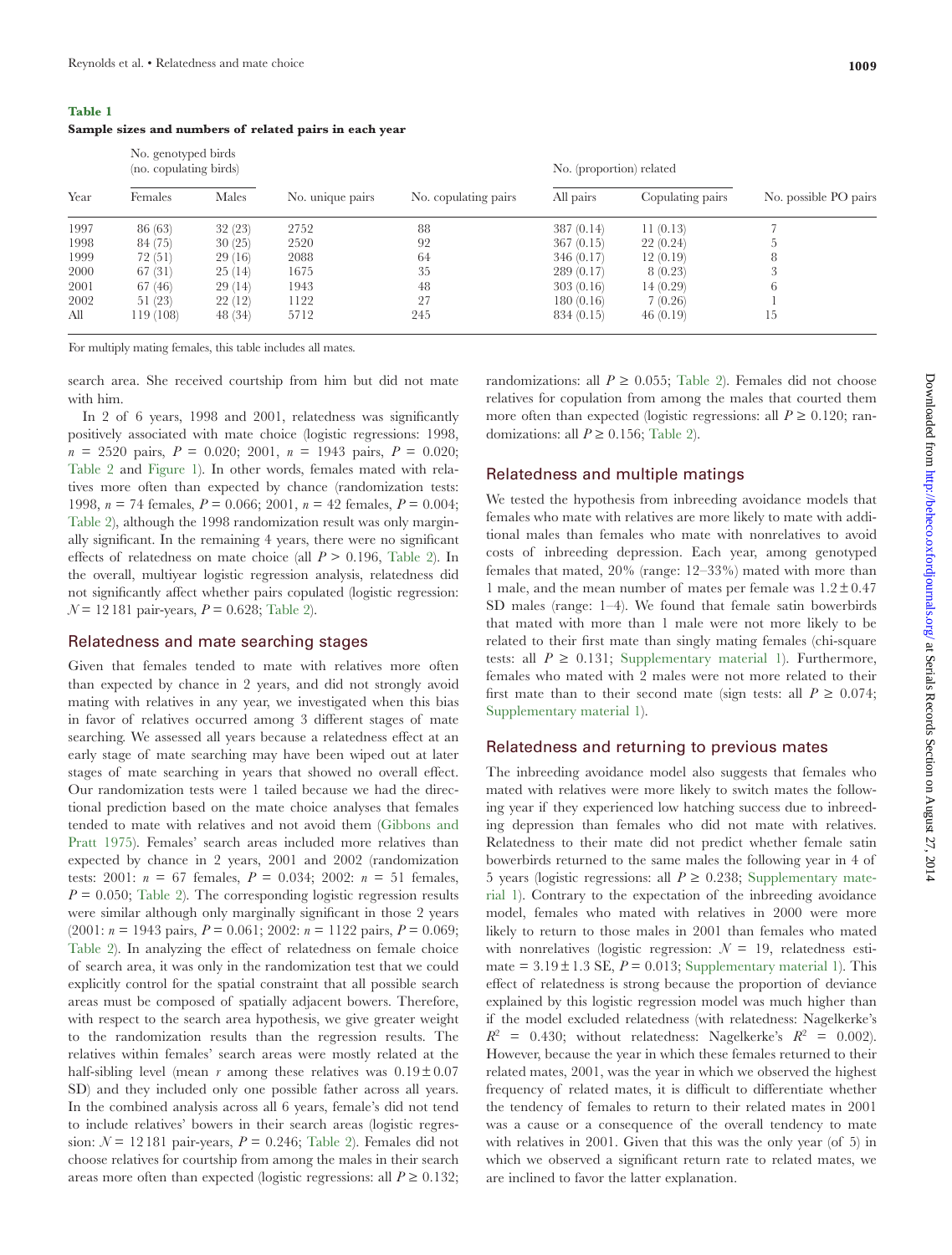| Hypothesis                                                                                                                                                                                                                                                          | Test                       | results <sup>a</sup><br>1997     | results <sup>a</sup><br>1998    | results <sup>a</sup><br>1999     | results <sup>a</sup><br>2000     | results <sup>a</sup><br>2001    | results <sup>a</sup><br>2002     | All years<br>results <sup>a</sup> |
|---------------------------------------------------------------------------------------------------------------------------------------------------------------------------------------------------------------------------------------------------------------------|----------------------------|----------------------------------|---------------------------------|----------------------------------|----------------------------------|---------------------------------|----------------------------------|-----------------------------------|
| relatives more or less often<br>Overall mate choice<br>Females mate with<br>TEBC                                                                                                                                                                                    | regression<br>Logistic     | $-0.318 \pm 0.35$<br>$P = 0.358$ | $0.607 \pm 0.26$<br>$P = 0.020$ | $0.258 \pm 0.35$<br>$P = 0.456$  | $0.511 \pm 0.44$<br>$P = 0.242$  | $0.822 \pm 0.35$<br>$P = 0.020$ | $0.616 \pm 0.48$<br>$P = 0.196$  | $0.561 \pm 1.16$<br>$P = 0.628$   |
|                                                                                                                                                                                                                                                                     | Randomization <sup>b</sup> | $P = 0.390$<br>6/9(63)           | 17/11 (74)<br>$P = 0.066$       | $P = 1.00$<br>9/9(51)            | $P = 0.823$<br>6/5(30)           | $P = 0.004$<br>14/6 (42)        | $P = 0.412$<br>6/4(23)           |                                   |
| include more relatives<br>Females' search areas<br>Mate searching                                                                                                                                                                                                   | regression<br>Logistic     | $-0.170 \pm 0.20$<br>$P = 0.387$ | $0.275 \pm 0.19$<br>$P = 0.139$ | $0.295 \pm .021$<br>$P = 0.156$  | $0.190 \pm 0.2$<br>$P = 0.362$   | $0.467 \pm 0.25$<br>$P = 0.061$ | $0.477 \pm 0.26$<br>$P = 0.069$  | $0.139 \pm 0.12$<br>$P = 0.246$   |
| TEBC                                                                                                                                                                                                                                                                | Randomization <sup>c</sup> | (86)<br>$P = 0.828$<br>38/43     | 45/38 (84)<br>$P = 0.107$       | 41/33(72)<br>$P = 0.072$         | 64/59(67)<br>$P = 0.235$         | 27/19 (67)<br>$P = 0.034$       | 28/21(51)<br>$P = 0.050$         |                                   |
| for courtship more often<br>Females choose relatives                                                                                                                                                                                                                | regression<br>Logistic     | $-0.267 \pm 0.46$<br>$P = 0.565$ | $0.986 \pm 0.65$<br>$P = 0.132$ | $-0.151 \pm 0.56$<br>$P = 0.787$ | $-0.217 \pm 0.32$<br>$P = 0.499$ | $0.087 \pm 0.67$<br>$P = 0.896$ | $-0.254 \pm 0.50$<br>$P = 0.609$ | $-0.138 \pm 0.20$<br>$P = 0.500$  |
| TEBC                                                                                                                                                                                                                                                                | Randomization <sup>d</sup> | (21)<br>$P=0.390$<br>27/26       | 41/37(29)<br>$P=0.055$          | 34/32 (24)<br>$P = 0.249$        | 26/30 (26)<br>$P = 0.903$        | 21/21(11)<br>$P = 0.590$        | 17/16 (14)<br>$P = 0.374$        |                                   |
| for copulation more often<br>Females choose relatives                                                                                                                                                                                                               | regression<br>Logistic     | $-0.100 \pm 0.44$<br>$P = 0.820$ | $0.399 \pm 0.35$<br>$P = 0.259$ | $0.0272 \pm 0.46$<br>$P = 0.952$ | $0.592 \pm 0.50$<br>$P = 0.237$  | $0.571 \pm 0.56$<br>$P = 0.311$ | $0.555 \pm 0.57$<br>$P = 0.330$  | $0.341 \pm 0.22$<br>$P = 0.120$   |
| TEBC                                                                                                                                                                                                                                                                | Randomization <sup>e</sup> | 11/11(12)<br>$P = 0.609$         | 22/20 (27)<br>$P = 0.264$       | 12/11 (18)<br>$P = 0.339$        | $P = 0.163$<br>8/6(17)           | $P = 0.156$<br>14/12(9)         | $P = 0.217$<br>7/5(8)            |                                   |
| <sup>3</sup> For logistic regression analyses, we report the slopes for the effect of relatedness on the outcome (±SE) and the P value for the slope. For randomization analyses, we report observed/expected frequencies (sample<br>TEBC, than expected by chance. |                            |                                  |                                 |                                  |                                  |                                 |                                  |                                   |

**Results for logistic regression and randomization analyses for 4 hypotheses**  Results for logistic regression and randomization analyses for 4 hypotheses

<span id="page-5-0"></span>**Table 2**

aFor logistic regression analyses, we report the slopes for the effect of relatedness on the outcome (±SE) and the *P* value for the slope. For randomization analyses, we report observed/expected frequencies (sample size) and P value. size) and *P* value.

"Observed and expected values represent the number of females that mated with relatives. Expected values were calculated from the observed proportions of all pairs that were related (see Table 2).<br>"Observed and expected va dObserved and expected values represent the total number of relatives from whom females received courtship. Expected values indicate the median of the null distribution for the randomization test. bObserved and expected values represent the number of females that mated with relatives. Expected values were calculated from the observed proportions of all pairs that were related (see [Table 2](#page-5-0)). cObserved and expected values represent the total number of relatives within all females' search areas. Expected values indicate the median of the null distribution for the randomization test. eObserved and expected values represent the total number of relatives with whom females mated. Expected values indicate the median of the null distribution for the randomization test.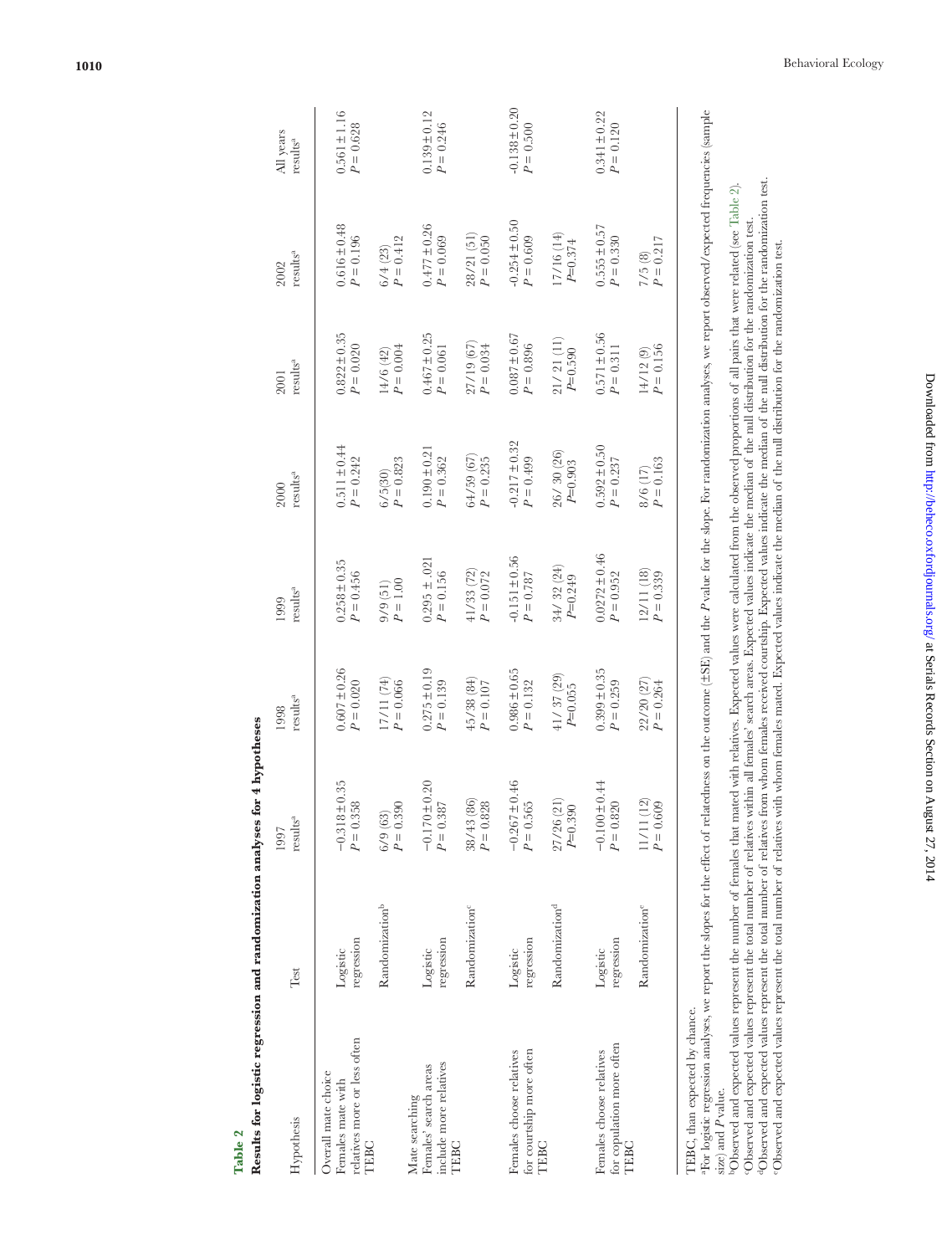

#### Figure 1

The logistic regression slopes (on the logit scale) for the overall effect of relatedness ( $\pm$ SE) on the probability of copulation among all male–female pairs in the population. Asterisks indicate significant slopes.

#### Relatedness and rejection of top males

Females who receive courtship from but then reject top males may do so to avoid mating with relatives. Relatedness did not affect whether females who were courted by the top 3 males mated with them or rejected them (chi-square tests: all  $P \geq 0.231$ ; [Supplementary material 1](http://beheco.oxfordjournals.org/lookup/suppl/doi:10.1093/beheco/aru065/-/DC1)), nor whether females whose search areas included top males chose to receive courtship from them or not (chi-square tests: all  $P \ge 0.143$ ; [Supplementary material 1](http://beheco.oxfordjournals.org/lookup/suppl/doi:10.1093/beheco/aru065/-/DC1)).

#### **Discussion**

We investigated how relatedness influences mate choice in a natural population of satin bowerbirds, testing predictions of both the inbreeding avoidance and kin selection models. There was no consistent effect of relatedness on mate choice across years, although in 2 of 6 years, 1998 and 2001, relatedness was significantly positively associated with mate choice. In the remaining 4 years, results did not differ significantly from random expectation ([Table 2](#page-5-0)). In a multiyear analysis, we found that relatedness did not significantly affect mate choice. These results suggest that female mate choice per se is not influenced by relatedness in satin bowerbirds.

Because females tended to mate with relatives more often than expected by chance in 2 of 6 years, and did not strongly avoid mating with relatives in any year, we investigated each stage of the mate search process to determine when the bias toward relatives might have occurred. Our results suggest that a bias in favor of relatives most likely occurs at the earliest stage, when females establish their search areas. In 2 years, 2001 and 2002, females' search areas included relatives more often than expected by chance [\(Table 2\)](#page-5-0). Females did not choose relatives for courtship from among the males in their search areas more often than expected ([Table 2\)](#page-5-0). Nor did females tend to copulate with relatives from among the males who courted them [\(Table 2\)](#page-5-0). These results suggest that females <span id="page-6-0"></span>tended to search for mates in areas populated by relatives in some years, but then chose randomly with respect to relatedness within those search areas. This is consistent with a previous finding that related males have bowers near each other ([Reynolds et al. 2009\)](#page-8-48), so that females who search in the area of one relative may also have other male relatives nearby.

The tendency for females to mate with relatives in 2 years appears to result from this spatial effect of relatedness on mate searching rather than from an active preference for relatives. If there were an active preference for relatives, we expected to observe it consistently across years and at each stage of mate searching, or at least at later stages when females make their final choice, but females did not significantly prefer relatives at the courtship or copulation stages of mate searching in any year. In 2001, females chose search areas that were biased toward relatives and this alone appears to have led to the bias in mate choice. In 1998, marginal biases toward relatives at both the search area and courtship stages of mate searching combined [\(Table 2](#page-5-0)) resulted in the tendency to mate with relatives. In 2002, there was also a bias toward relatives at the search area stage of mate searching, but this did not result in a bias in mate choice.

We found no evidence that females avoided inbreeding through mate choice discrimination. Females did not mate with relatives less often than expected by chance in any year [\(Table 2\)](#page-5-0). Females who mated with relatives were not more likely to mate with a second male in the same season or to switch mates the following season [\(Supplementary material 1\)](http://beheco.oxfordjournals.org/lookup/suppl/doi:10.1093/beheco/aru065/-/DC1). Also, females who rejected the most attractive males were not more likely to be related to them [\(Supplementary material 1](http://beheco.oxfordjournals.org/lookup/suppl/doi:10.1093/beheco/aru065/-/DC1)). Sex-biased dispersal is a common inbreeding avoidance strategy ([Pusey and Wolf 1996\)](#page-8-4), especially in passerines ([Clarke et al. 1997](#page-8-45)), but we did not detect a sex bias in satin bowerbird dispersal. Although the lack of a sex bias does not rule out the possibility that dispersal effectively separates male and

**1011**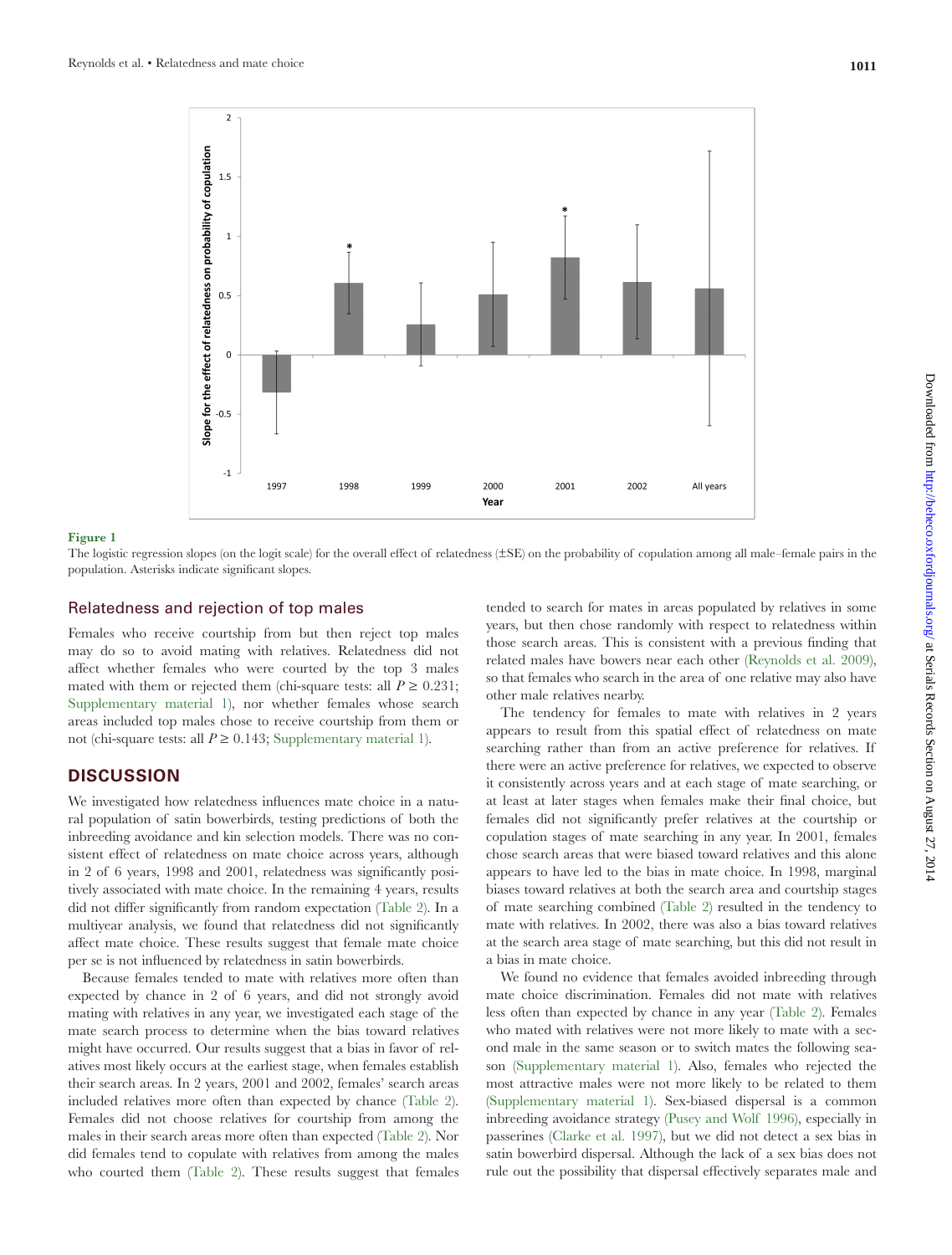female relatives, it appears to yield incomplete separation at best in satin bowerbirds because 15% of all male–female pairs were related at or above the half-sibling level and each female had on average 4 related males present in the population. The absence of inbreeding avoidance in satin bowerbirds suggests that either inbreeding depression is not sufficiently costly in this species to drive the evolution of inbreeding avoidance behaviors(or the costs of inbreeding depression may be compensated for by inclusive fitness benefits) or females do not encounter close male relatives sufficiently often in mate searching for inbreeding avoidance to evolve ([Jaimeson et al.](#page-8-31)  [2009;](#page-8-31) [Alho et al. 2012\)](#page-8-54). Also, females may not be able to detect relatedness to their potential mates, although this argument is contradicted by evidence that male satin bowerbirds can identify relatives ([Reynolds et al. 2009\)](#page-8-48) and recent studies suggesting that bird olfaction is more sophisticated than previously thought and may allow for kin recognition ([Krause et al. 2012;](#page-8-55) [Leclaire et al. 2012](#page-8-56); [Strandh et al. 2012\)](#page-8-57).

Alternatively, anecdotal evidence suggests that females may avoid mating with their fathers by searching for mates away from their fathers' bowers but do not avoid more distant relatives' bowers. Of the 6 possible father–daughter pairs we identified, the females tended to search in areas that did not include their fathers' bowers. Only one female, in 1 of her 5 years of mate searching, chose a search area that included her father's bower. If females hatch in nests near their fathers' bowers, then this avoidance of close relatives may be accomplished with a simple strategy of mate searching away from the natal nest. Such a strategy might also protect females from mating with their full-sibling brothers because related males tend to have bowers near each other [\(Reynolds et al. 2009](#page-8-48)). In fact, the relatives we observed within females' search areas were on the order of half-siblings (mean  $r = 0.19$ ). This idea is illustrated in the one case of a putative family group that we identified genetically, consisting of a father, mother, 2 sons, and 1 daughter, all of which were full siblings (all offspring matched both parents at all loci, except the daughter who mismatched each parent at one locus; all sibling pairs had *r*  $\geq$  0.42). One son took over his father's bower site and the other son took over a nearby bower site. The mother's nest was near the father's bower, however the daughter's mate searching areas (in 5 years) included bowers of 3 half-siblings' but not her father or full-sibling brothers ([Figure 2\)](#page-7-0).

Overall, our findings in satin bowerbirds suggest that females do not actively prefer or avoid relatives in mate choice. There was no consistent effect of relatedness on mate choice across years or across mate choice stages. We tested several additional predictions of the inbreeding avoidance model but found no evidence that female mating behaviors reduced inbreeding. However, females may avoid close inbreeding with their fathers (and possibly full-sibling brothers) by searching for mates away from their natal nest, though we did not have enough data to test this hypothesis. Additionally, the fact that we only identified possible fathers for 6 of 119 (5%) females suggests that females may typically disperse from their natal populations, though not significantly more so than males (an alternative explanation for the lack of fathers is that they died or left the population). If females immigrated to our study population, then they must have dispersed along with some of their relatives because each female had on average 4 male relatives in the study population. Dispersal did not prevent females from encountering their relatives during mate choice, and, interestingly, females tended to search among their intermediate relatives' bowers in some years. This resulted in a tendency to mate with these intermediate



#### <span id="page-7-0"></span>Figure 2

Mate searching areas and locations of relatives of 1 female. The black diamonds indicate bower locations. The polygons and large dots represent her search areas for 1997 (red), 1998 (brown), 1999 (green dot, only one bower), 2000 (blue), and 2001 (purple dot, only one bower). The filled stars indicate the bower locations of her first-order relatives (left filled star: father's bower in 1996–1998 then brother's bower in 1999; right filled star: a different brother's bower in 1999). The open stars indicate the bower locations of her second-order relatives (e.g., half-siblings). The numbers represent the year in which she mated at the indicated bower.

relatives despite choosing randomly with respect to relatedness at later stages of mate searching. These results do not provide strong support for either the inbreeding avoidance or kin selection models of mate choice in satin bowerbirds but do not entirely rule them out either.

#### **Supplementary Material**

Supplementary material can be found at [http://www.beheco.](http://beheco.oxfordjournals.org/lookup/suppl/doi:10.1093/beheco/aru065/-/DC1) [oxfordjournals.org/](http://beheco.oxfordjournals.org/lookup/suppl/doi:10.1093/beheco/aru065/-/DC1)

#### **Funding**

Funding was provided by the National Science Foundation Animal Behavior Program (0518844) to G.B., the Smithsonian Institution to M. J. Braun, and the University of Maryland, Anne G. Wylie Dissertation Fellowship to S. M. Reynolds.

We thank the Australian Bird and Bat Banding Scheme, the New South Wales National Parks Services, the Queensland Parks and Wildlife Service, and the Departments of Biology at James Cook (R. Crozier) and Wollengong (B. Buttemer) Universities for assistance in Australia. The Kennedy, Mulcahy, Tener, and Bell families provided assistance in the field. J. Savard, K. Dryer, J. Bollback, and T. Glenn made valuable contributions to the project, and many volunteer assistants provided help in the field and lab. This work was done with the approval of the University of Maryland Animal Welfare Committee. L. Cendes, B. Coyle, and J. Keagy provided valuable comments on the manuscript. We also thank Robert Jernigan for statistical assistance.

**Handling editor:** Wolfgang Forstmeier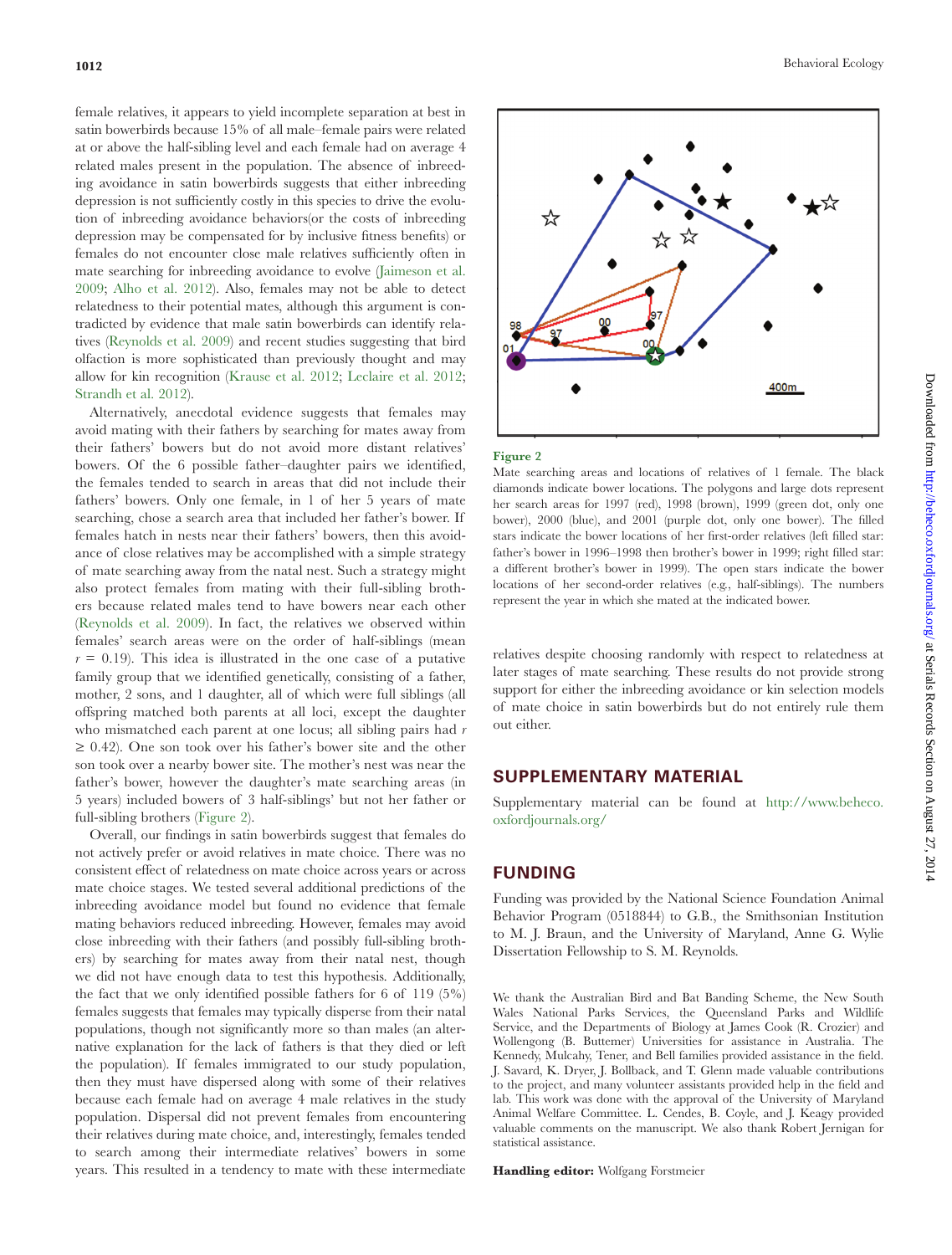#### **References**

- <span id="page-8-54"></span>Alho JS, Teplitsky C, Mills JA, Yarrall JW, Merila J. 2012. No evidence for inbreeding avoidance through active mate choice in red-billed gulls. Behav Ecol. 23:672–675.
- <span id="page-8-15"></span>Barber CA, Edwards MJ, Robertson RJ. 2005. A test of the genetic compatibility hypothesis with tree swallows, *Tachycineta bicolor*. Can J Zool. 83:955–961.
- <span id="page-8-8"></span>Barnard CJ, Fitzsimons J. 1988. Kin recognition and mate choice in mice: the effects of kinship, familiarity and interference on intersexual selection. Anim Behav. 36:1078–1090.
- <span id="page-8-7"></span>Bateson P. 1982. Preferences for cousins in Japanese quail. Nature. 295:236–237.
- <span id="page-8-28"></span>Bateson P. 1983. Optimal outbreeding. In: Bateson P, editor. Mate choice. Cambridge: Cambridge University Press. p. 257–278.
- <span id="page-8-42"></span>Bensch S, Hasselquist D, Vonschantz T. 1994. Genetic similarity between parents predicts hatching failure— nonincestuous inbreeding in the great reed warbler. Evolution. 48:317–326.
- <span id="page-8-37"></span>Blomqvist D, Andersson M, Kupper C, Cuthill IC, Kis J, Lanctot RB, Sandercock BK, Szekely T, Wallander J, Kempenaers B. 2002. Genetic similarity between mates and extra-pair parentage in three species of shorebirds. Nature. 419:613–615.
- <span id="page-8-32"></span>Bohank AJ. 1999. Dispersal, gene flow, and population structure. Q Rev Biol. 74:21–45.
- <span id="page-8-35"></span>Borgia G. 1985. Bower quality, number of decorations and mating success of male satin bowerbirds (*Ptilonorhynchus violaceus*): an experimental analysis. Anim Behav. 33:266–271.
- <span id="page-8-34"></span>Borgia G. 1995. Why do bowerbirds build bowers? Am Sci. 83:542–547.
- <span id="page-8-9"></span>Burley N, Monir C, Strachan C. 1990. Social preference of zebra finches for siblings, cousins and non-kin. Anim Behav. 39:775–784.
- <span id="page-8-41"></span>Cendes LM. 2009. Active female sampling of male display predicts female uncertainty in mate choice. College Park (MD): University of Maryland. p. 23.
- <span id="page-8-3"></span>Charlesworth D, Charlesworth B. 1987. Inbreeding depression and its evolutionary consequences. Annu Rev Ecol Syst. 18:237–268.
- <span id="page-8-45"></span>Clarke A, Saether B, Roskraft E. 1997. Sex biases in avian dispersal: a reappraisal. Oikos. 79:429–438.
- <span id="page-8-14"></span>Cohen LB, Dearborn DC. 2004. Great frigatebirds, *Fregata* minor, choose mates that are genetically similar. Anim Behav. 68:1229–1236.
- <span id="page-8-36"></span>Coleman SW, Patricelli GL, Borgia G. 2004. Variable female preferences drive complex male displays. Nature. 428:742–745.
- <span id="page-8-30"></span>Dawkins R. 1979. Twelve misunderstandings of kin selection. Z Tierpsychol. 51:184–200.
- <span id="page-8-13"></span>Duarte LC, Bouteiller C, Fontanillas P, Petit E, Perrin N. 2003. Inbreeding avoidance in the greater white-toothed shrew, *Crocidura russula*. Evolution. 57:638–645.
- <span id="page-8-38"></span>Eimes JA, Parker PG, Brown JL, Brown ER. 2005. Extrapair fertilization and genetic similarity of social mates in the Mexican jay. Behav Ecol. 16:456–460.
- <span id="page-8-50"></span>Favre L, Balloux F, Goudet J, Perrin N. 1997. Female-biased dispersal in the monogamous mammal *Crocidura russula*: evidence from field data and microsatellite patterns. Proc Biol Sci. 264:127–132.
- <span id="page-8-33"></span>Francisco MR, Gibbs HL, Galetti M, Lunardi VO, Galetti PM Jr. 2007. Genetic structure in a tropical lek-breeding bird, the blue manakin (*Chiroxiphia caudata*) in the Brazilian Atlantic Forest. Mol Ecol. 16:4908–4918.
- <span id="page-8-40"></span>Freeman-Gallant CR, Wheelwright NT, Meiklejohn KE, Sollecito SV. 2006. Genetic similarity, extra-pair paternity, and offspring quality in savannah sparrows (*Passerculus sandwichensis*). Behav Ecol. 17:952–958.
- <span id="page-8-53"></span>Gibbons JD, Pratt JW. 1975. *P* values: interpretation and methodology. Am Stat. 29:20–25.
- <span id="page-8-51"></span>Goudet J, Perrin N, Waser P. 2002. Tests for sex-biased dispersal using biparentally inherited genetic markers. Mol Ecol. 11:1103–1114.
- <span id="page-8-31"></span>Jaimeson IG, Taylor SS, Tracy LN, Kokko H, Armstrong DP. 2009. Why some species of birds do not avoid inbreeding: insights from New Zealand robins and saddlebacks. Behav Ecol. 20:575–584.
- <span id="page-8-0"></span>Keller LF, Waller DM. 2002. Inbreeding effects in wild populations. Trends Ecol Evol. 17:230–241.
- <span id="page-8-1"></span>Kempenaers B. 2007. Mate choice and genetic quality: a review of the heterozygosity theory. Adv Stud Behav. 37:189–278.
- <span id="page-8-43"></span>Kempenaers B, Adriaensen F, Dhondt AA. 1998. Inbreeding and divorce in blue and great tits. Anim Behav. 56:737–740.
- <span id="page-8-16"></span>Kleven O, Jacobsen F, Robertson RJ, Lifjeld JT. 2005. Extrapair mating between relatives in the barn swallow: a role for kin selection? Biol Lett. 1:389–392.
- <span id="page-8-25"></span>Kokko H, Ots I. 2006. When not to avoid inbreeding. Evolution. 60:467–475.
- <span id="page-8-55"></span>Krause ET, Krüger O, Kohlmeier P, Caspers BA. 2012. Olfactory kin recognition in a songbird. Biol Lett. 8:327–329.
- <span id="page-8-12"></span>Krokene C, Lifjeld JT. 2000. Variation in the frequency of extra-pair paternity in birds: a comparison of an island and a mainland population of blue tits. Behaviour. 137:1317–1330.
- <span id="page-8-56"></span>Leclaire S, Merkling T, Raynaud C, Mulard H, Bessiere J, Lhuillier E, Hatch SA, Danchin E. 2012. Semiochemical compounds of preen secretion reflect genetic make-up in a seabird species. P Roy SocLond B. 279:1185–1193.
- <span id="page-8-24"></span>Lehmann L, Perrin N. 2003. Inbreeding avoidance through kin recognition: choosy females boost male dispersal. Am Nat. 162:638–652.
- <span id="page-8-52"></span>Manly BF. 1997. Randomisation, bootstrap and Monte Carlo methods in biology. 2nd ed. London: Chapman and Hall.
- <span id="page-8-2"></span>Mays HL Jr, Albrecht T, Liu M, Hill GE. 2008. Female choice for genetic complementarity in birds: a review. Genetica. 134:147–158.
- <span id="page-8-44"></span>Nicholls JA, Austin JJ. 2005. Phylogeography of an east Australian wetforest bird, the satin bowerbird (*Ptilonorhynchus violaceus*), derived from mtDNA, and its relationship to morphology. Mol Ecol. 14:1485–1496.
- <span id="page-8-49"></span>Paetkau D, Calvert W, Stirling I, Strobeck C. 1995. Microsatellite analysis of population structure in Canadian polar bears. Mol Ecol. 4:347–354.
- <span id="page-8-5"></span>Parker GA. 1979. Sexual selection and sexual conflict. In: Blum MS, Blum NA, editors. Sexual selection and reproductive competition in insects. New York: Academic Press. p. 123–166.
- <span id="page-8-11"></span>Peacock MM, Smith AT. 1997. Nonrandom mating in pikas *Ochotona princeps*: evidence for inbreeding between individuals of intermediate relatedness. Mol Ecol. 6:801–811.
- <span id="page-8-4"></span>Pusey A, Wolf M. 1996. Inbreeding avoidance in animals. Trends Ecol Evol. 11:201–206.
- <span id="page-8-26"></span>Puurtinen M. 2011. Mate choice for optimal (k) inbreeding. Evolution. 65:1501–1505.
- <span id="page-8-47"></span>Queller D, Goodnight KF. 1989. Estimating relatedness using genetic markers. Evolution. 43:258–275.
- <span id="page-8-10"></span>Ratti O, Hovi M, Lundberg A, Tegelstrom H, Alatalo RV. 1995. Extrapair paternity and male characteristics in the pied flycatcher. Behav Ecol Sociobiol. 37:419–425.
- <span id="page-8-48"></span>Reynolds SM, Christman MC, Uy JAC, Patricelli GL, Braun MJ, Borgia G. 2009. Lekking satin bowerbird males aggregate with relatives to mitigate aggression. Behav Ecol. 20:410–415.
- <span id="page-8-46"></span>Reynolds SM, Dryer K, Bollback J, Uy JAC, Patricelli GL, Robson T, Borgia G, Braun M. 2007. Behavioral paternity predicts genetic paternity in Satin Bowerbirds (*Ptilonorhynchus violaceus*), a species with a nonresource-based mating system. Auk. 124:857–867.
- <span id="page-8-20"></span>Richard M, Losdat S, Lecomte J, de Fraipont M, Clobert J. 2009. Optimal level of inbreeding in the common lizard. P Roy SocLond B. 276:2779–2786.
- <span id="page-8-23"></span>Robinson SP, Kennington WJ, Simmons LW. 2012. Preference for related mates in the fruit fly, *Drosophila melanogaster*. Anim Behav. 84:1169–1176.
- <span id="page-8-22"></span>Ryder TB, Tori WP, Blake JG, Loiselle BA, Parker PG. 2010. Mate choice for genetic quality: a test of the heterozygosity and compatibility hypotheses in a lek-breeding bird. Behav Ecol. 21:203–210.
- <span id="page-8-18"></span>Schjørring S, Jäger I. 2007. Incestuous mate preference by a simultaneous hermaphrodite with strong inbreeding depression. Evolution. 61:423–430.
- <span id="page-8-6"></span>Smith RH. 1979. On selection for inbreeding in polygynous animals. Heredity. 43:205–211.
- <span id="page-8-17"></span>Sommer S. 2005. Major histocompatibility complex and mate choice in a monogamous rodent. Behav Ecol Sociobiol. 58:181–189.
- <span id="page-8-57"></span>Strandh M, Westerdahl H, Pontarp M, Canbäck B, Dubois MP, Miquel C, Taberlet P, Bonadonna F. 2012. Major histocompatibility complex class II compatibility, but not class I, predicts mate choice in a bird with highly developed olfaction. Proc Biol Sci. 279:4457–4463.
- <span id="page-8-27"></span>Szulkin M, Stopher KV, Pemberton JM, Reid JM. 2013. Inbreeding avoidance, tolerance, or preference in animals? Trends Ecol Evol. 28:205–211.
- <span id="page-8-39"></span>Tarvin KA, Webster MS, Tuttle EM, Pruett-Jones S. 2005. Genetic similarity of social mates predicts the level of extrapair paternity in splendid fairy-wrens. Anim Behav. 70:945–955.
- <span id="page-8-19"></span>Thünken T, Bakker TC, Baldauf SA, Kullmann H. 2007. Active inbreeding in a cichlid fish and its adaptive significance. Curr Biol. 17:225–229.
- <span id="page-8-21"></span>Thurin N, Aron S. 2009. Sib-mating in the ant *Plagiolepis pygmaea*: adaptative inbreeding? J Evol Biol. 22:2481–2487.
- <span id="page-8-29"></span>Tregenza T, Wedell N. 2000. Genetic compatibility, mate choice and patterns of parentage. Mol Ecol. 9:1013–1027.